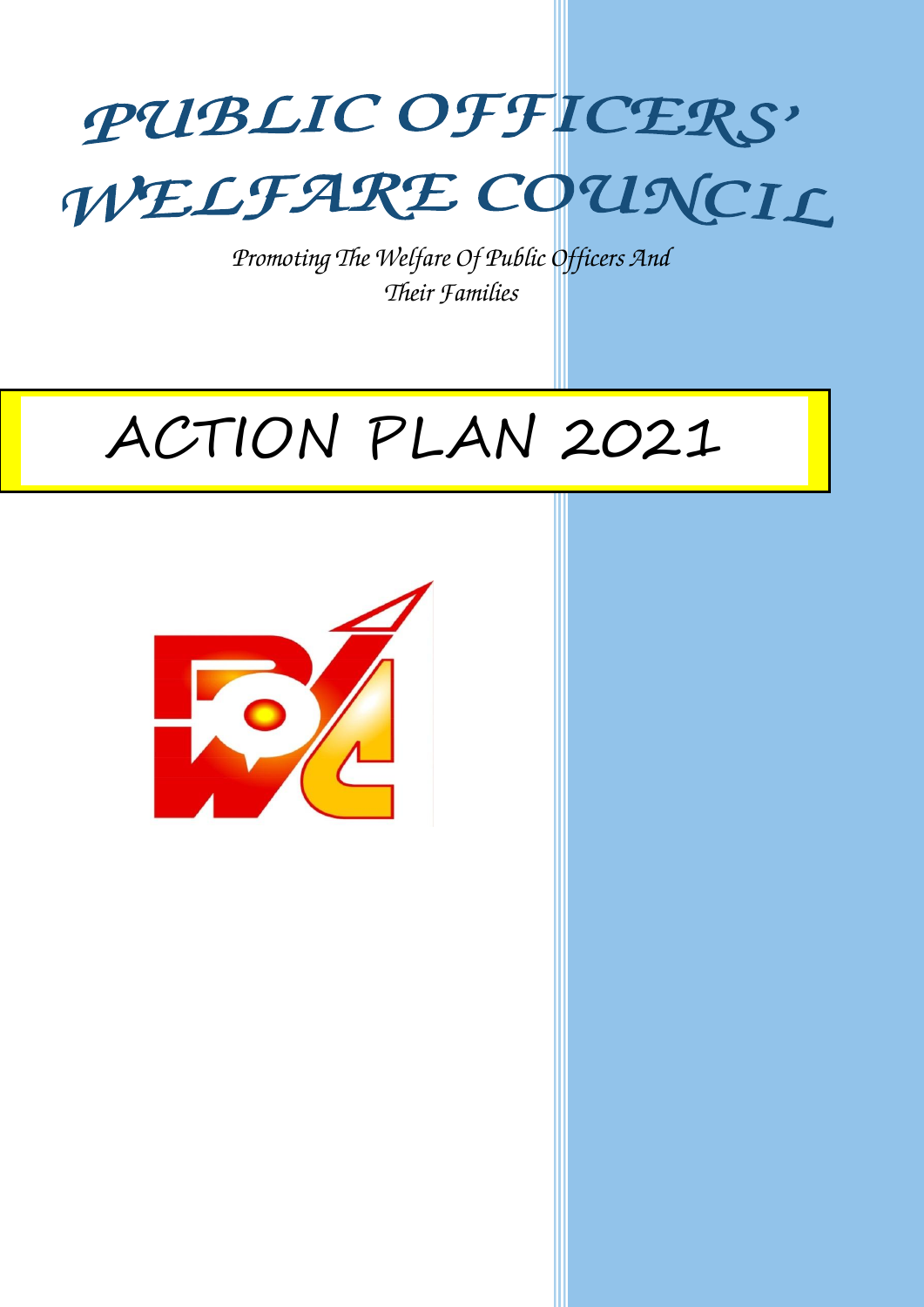## **PUBLIC OFFICERS' WELFARE COUNCIL (POWC)**

*The Public Officers' Welfare Council (POWC) was set up by the Public Officers' Welfare Council Act (No. 28) in 1992 to provide for the welfare of public officers. The Act was subsequently amended in 1995 to enable the Council to cater for the welfare of public officers as well as their families.*

## *VISION*

*A role model in the promotion of welfare and work life balance in the public service.*

## **MISSION STATEMENT**

*To organise sports and keep-fit, recreational and leisure, literary and cultural and informative, educational and communicative activities for public officers and their families.*

## *OBJECTIVES OF THE COUNCIL ARE TO:*

- *organise sport, recreational and cultural activities for public officers;*
- *enlist the participation of public officers in the implementation of activities of the Public Officers' Welfare Council;*
- *promote the welfare of public officers and maintain effective communication with departmental Staff Welfare Associations;*
- *diffuse information on public service matters generally;*
- set up and operate schemes or projects for the benefit of public officers and their families; *and*
- *advise the Minister on matters relating to the welfare of public officers.*

## **OBJECTIVES OF THE PLAN**

*The Action Plan 2021 is meant to be a guide and roadmap for the Public Officers' Welfare Council. It is designed, inter alia, to:* 

- *I. disseminate the calendar of activities of the Council for the year 2021;*
- *II. help SWA's formulate and organise their activities so that they do not coincide with the activities of the POWC and to encourage broader participation of public officers; and*
- *III. facilitate public officers in planning activities for the year 2021.*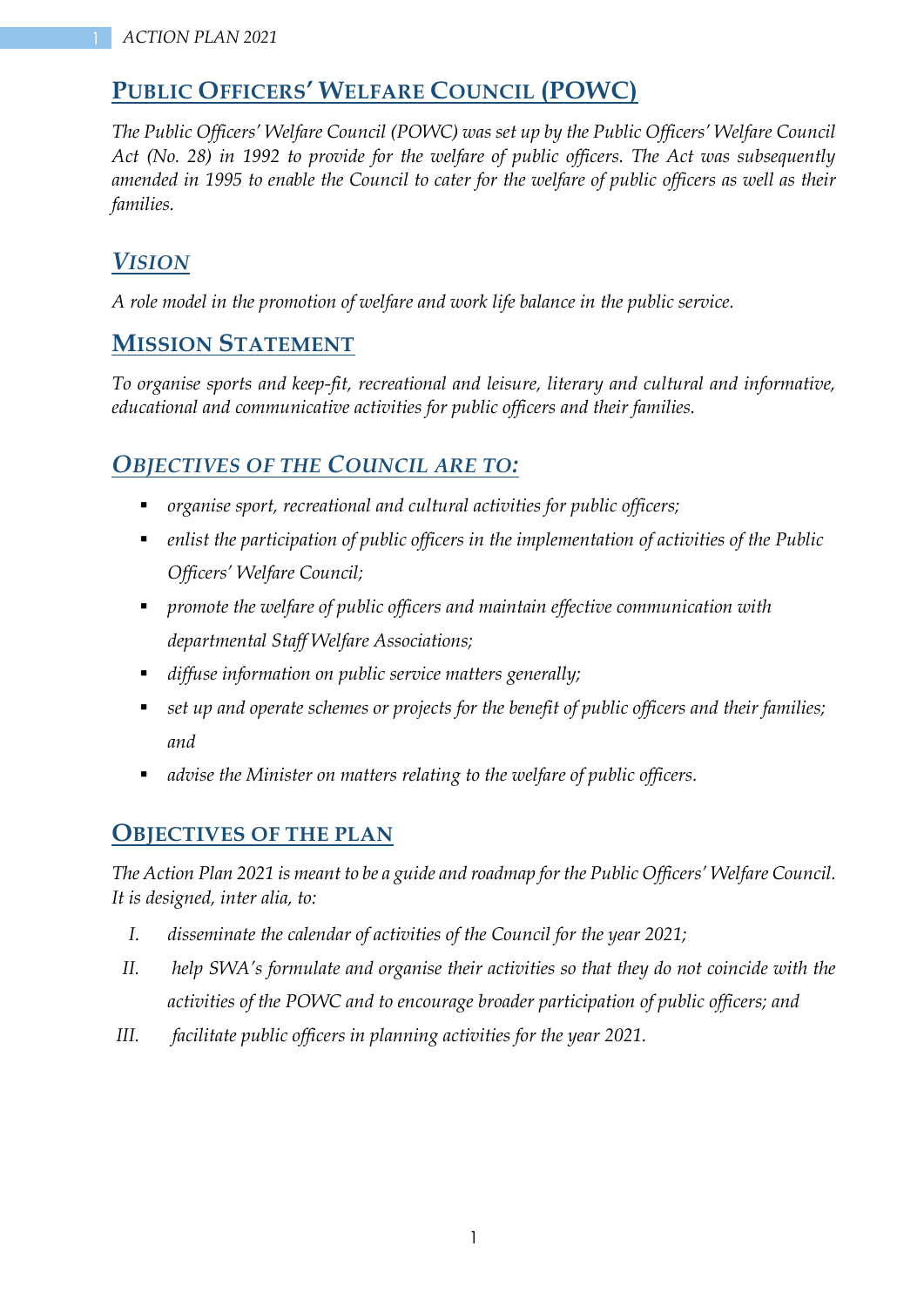# **SPORTS AND KEEP – FIT ACTIVITIES**

| <b>Objectives</b> | $\triangleright$ Provide opportunities to public officers to maintain their physical<br>fitness |
|-------------------|-------------------------------------------------------------------------------------------------|
|                   | $\triangleright$ Enable public officers to practise their favourite sports                      |

#### *Implementation Plan*

| <b>Activities</b>                                         | <b>Time Frame</b>  |
|-----------------------------------------------------------|--------------------|
|                                                           | 2021               |
| a. Keep-Fit Activities (Yoga, Zumba, Bolly Aero, Tai Chi, | January - November |
| Pilates)                                                  |                    |
| b. Men Foot 5 Festival (New)*                             | March              |
| Ladies Foot 5 Festival (New)*                             |                    |
| c. Men Volleyball Tournaments                             | May                |
| Women Volleyball Tournament                               |                    |
| d. Walking Football Festival (Men & Ladies mixed) (New)*  | August/September   |
| 11-Aside Men Football Festival<br>$\ell$ .                | September/October  |
| Trail (New) $*$                                           | October/November   |

## **Men & Ladies Foot 5 Festival\***

The Foot 5 Festival will consist of four competitions:

- The Men Disciplined Forces Foot 5 Festival
- *The Ladies Disciplined Forces Foot 5 Festival*
- *The Men Civil Service Foot 5 Festival*
- *The Ladies Civil Service Foot 5 Festival*

### **Volleyball tournaments**

The Men & Women Volleyball Tournaments will consist of two competitions:

- The Men Disciplined Forces Volleyball Tournament
- The Women Disciplined Forces Volleyball Tournament
- The Men Civil Service Volleyball Tournament
- The Women Civil Service Volleyball Tournament

### **Walking Football Festival\* (Men & Women mixed)**

- The Disciplined Forces Walking Football Festival
- The Civil Service Walking Football Festival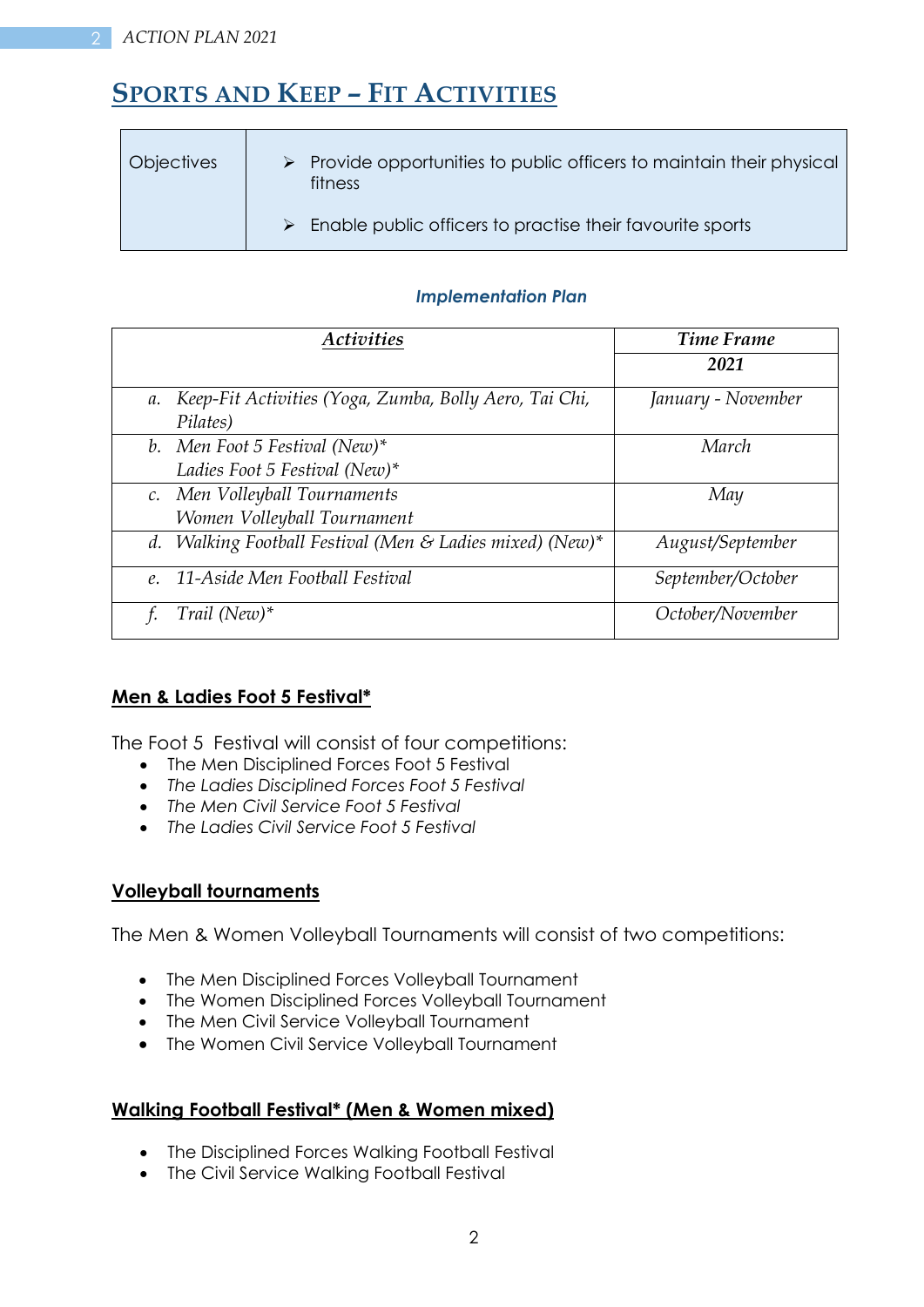## **11-Aside Men Football Festival**

- Disciplined Forces Football Festival
- Civil Service Football Festival

## **Trail (New)\***

- It will be a competition whereby prizes will be allocated to participating Public Officers.
- The track as well as difficulty level will be assessed by the POWC together with NPCS before organisation of same.

## **LITERARY AND CULTURAL ACTIVITIES**

| <b>Objectives</b> | $\triangleright$ Organise activities on specific current national issues with the<br>objective to create greater awareness among public officers                                           |
|-------------------|--------------------------------------------------------------------------------------------------------------------------------------------------------------------------------------------|
|                   | $\triangleright$ Motivate public officers to get involved in intellectual pursuits and,<br>as such, enhance their interaction with other officers from different<br>Ministries/Departments |

#### *Implementation Plan*

| <b>Activities</b> |                             | <b>Time Frame</b> |
|-------------------|-----------------------------|-------------------|
|                   |                             | 2021              |
| а.                | Domino Competition          | March             |
| b.                | <b>Scrabble Competition</b> | April             |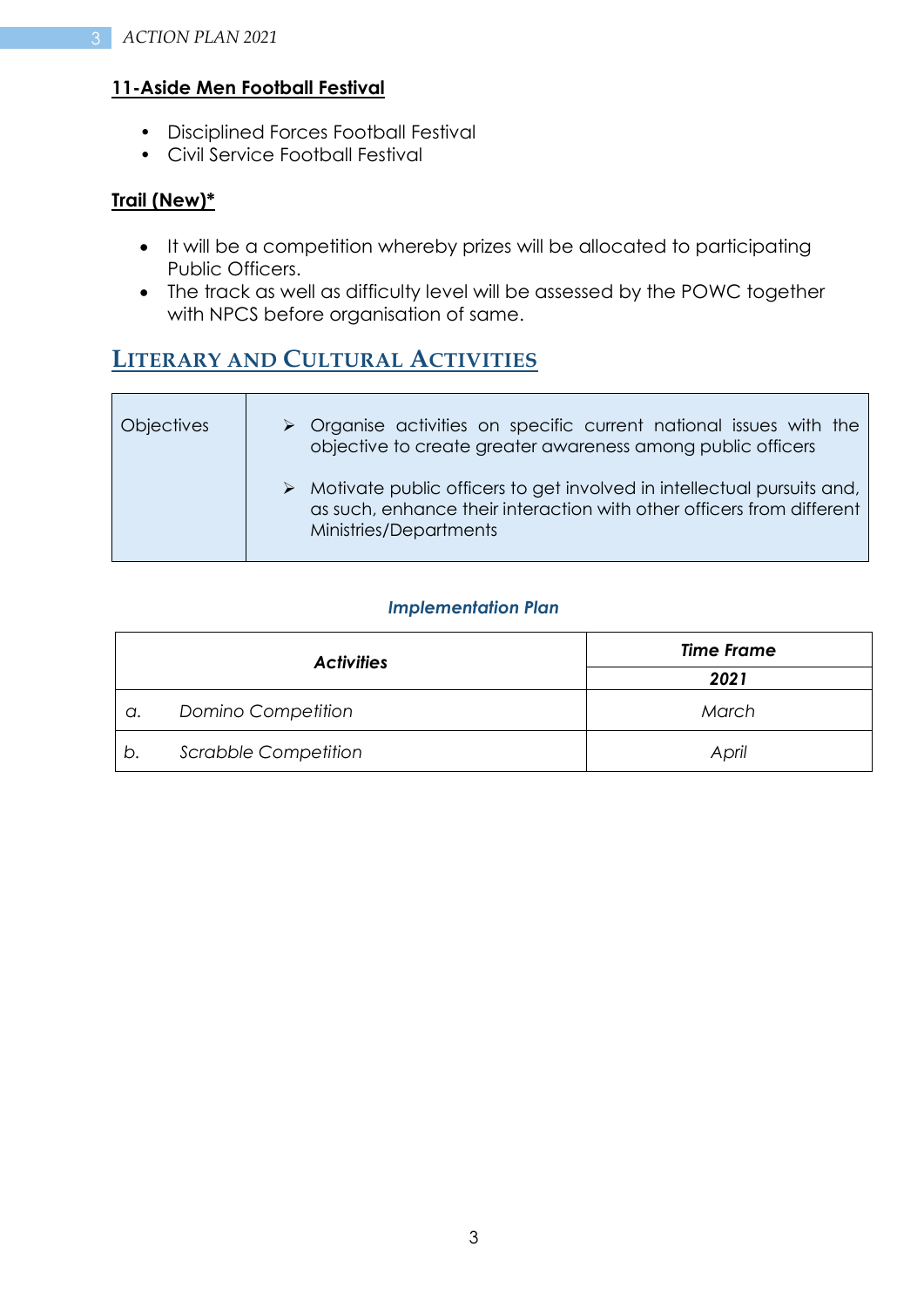## **RECREATIONAL AND LEISURE ACTIVITIES**

| <b>Objectives</b> | Develop the spirit of friendship and understanding among public<br>officers and their families                                                                             |
|-------------------|----------------------------------------------------------------------------------------------------------------------------------------------------------------------------|
|                   | $\triangleright$ Provide public officers and their families with opportunities to<br>participate and interact in a convivial atmosphere through<br>recreational activities |

#### *Implementation Plan*

| <b>Activities</b>                                                                                                                  | <b>Time Frame</b> |  |
|------------------------------------------------------------------------------------------------------------------------------------|-------------------|--|
|                                                                                                                                    | 2021              |  |
| a. Stays at Hotels                                                                                                                 | April - December  |  |
| b. Group Tour to Rodrigues                                                                                                         | April - December  |  |
| c. Plucking of 'Goyaves de Chine' at Black River<br>Gorges National Park - Hiking Trail at Alexandra<br>Falls & Cascades 500 Pieds | April             |  |
| d. Visit to Casela Nature Parks                                                                                                    | May               |  |
| e. Visit at Bras d'Eau National Park                                                                                               | May               |  |
| Visit to lle d'Ambre<br>$f_{\cdot}$                                                                                                | June              |  |

# **INFORMATION, EDUCATION AND COMMUNICATION ACTIVITIES**

| <b>Objectives</b> | Develop a gateway to information services/resources<br>➤                                                            |
|-------------------|---------------------------------------------------------------------------------------------------------------------|
|                   | Organise seminars/workshops on capacity building for officers<br>➤<br>responsible for Staff Welfare Associations    |
|                   | $\triangleright$ Develop communication channels via brochures, leaflets,<br>posters, visual and audio presentations |
|                   | $\triangleright$ Encourage Health Promotion Programmes                                                              |
|                   | networking<br>Welfare<br>mechanisms<br>Strengthen<br>among<br>Associations                                          |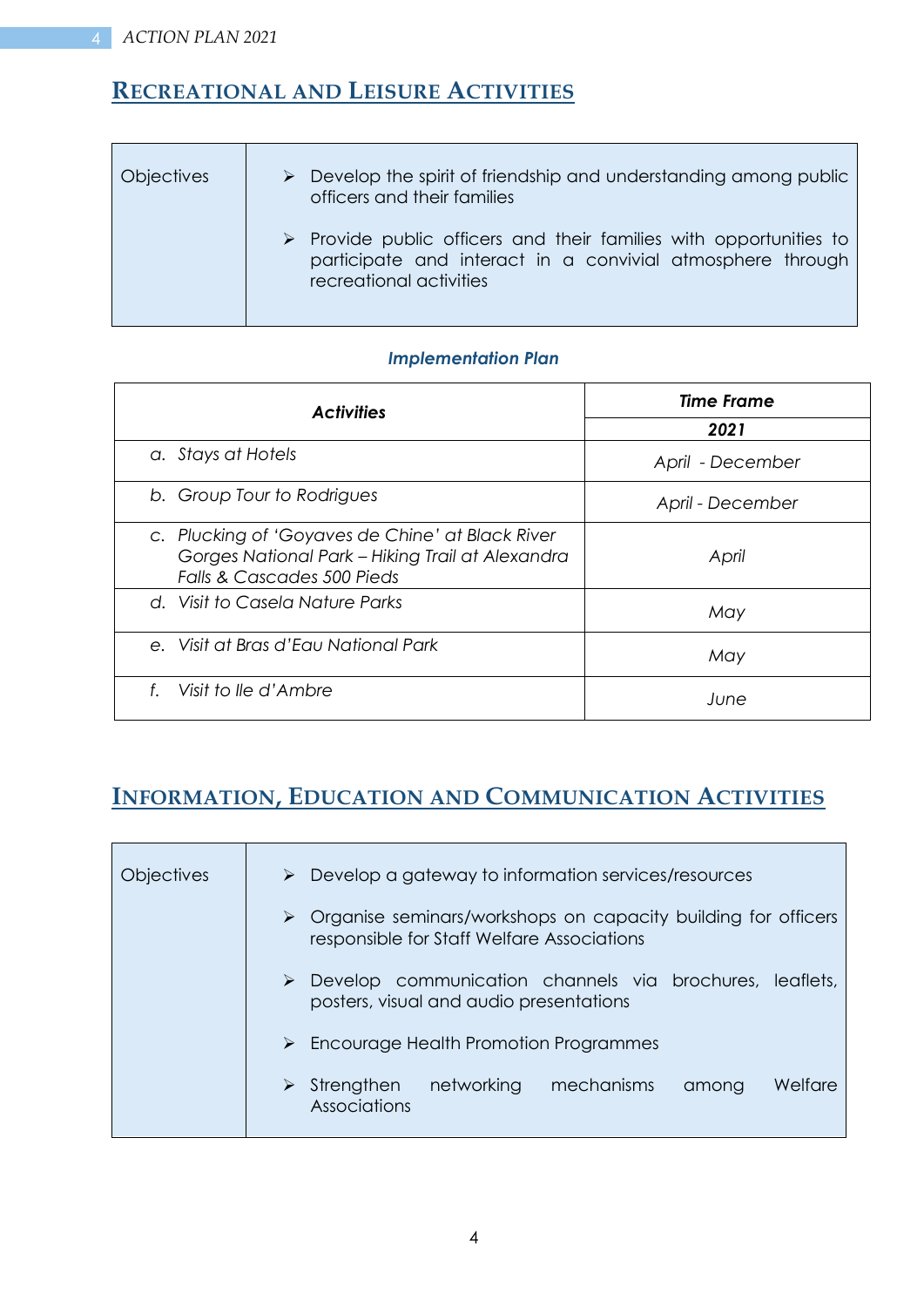## *Implementation Plan*

| <b>Activities</b>                             | Time Frame            |
|-----------------------------------------------|-----------------------|
|                                               | 2021                  |
| a. Publication of Annual Report               | July                  |
| b. Workshop for Action Plan 2022              | <b>Early December</b> |
| c. Meeting/Get Together with all stakeholders | December              |

# **OTHER ACTIVITIES**

# Civil Service Kermesse

| <b>Objectives</b> | $\triangleright$ Enable public officers and their families to meet and interact in<br>a friendly environment                         |
|-------------------|--------------------------------------------------------------------------------------------------------------------------------------|
|                   | $\triangleright$ Provide Staff Welfare Associations with opportunities to raise<br>funds for the benefit of their respective members |
|                   | $\triangleright$ Create a symbiotic relation among public officers, within the<br>Government and the population at large             |
|                   | $\triangleright$ Create a platform for public officers to reveal/showcase their<br>talents and ideas                                 |

### **Implementation Plan**

| <b>Activity</b>        | <b>Time Frame</b> |
|------------------------|-------------------|
| Civil Service Kermesse | November          |

# Blood Donation Campaign

| <b>Activities</b>                   | <b>Time Frame</b> |
|-------------------------------------|-------------------|
| <b>Blood Donation Campaign</b><br>➤ | November          |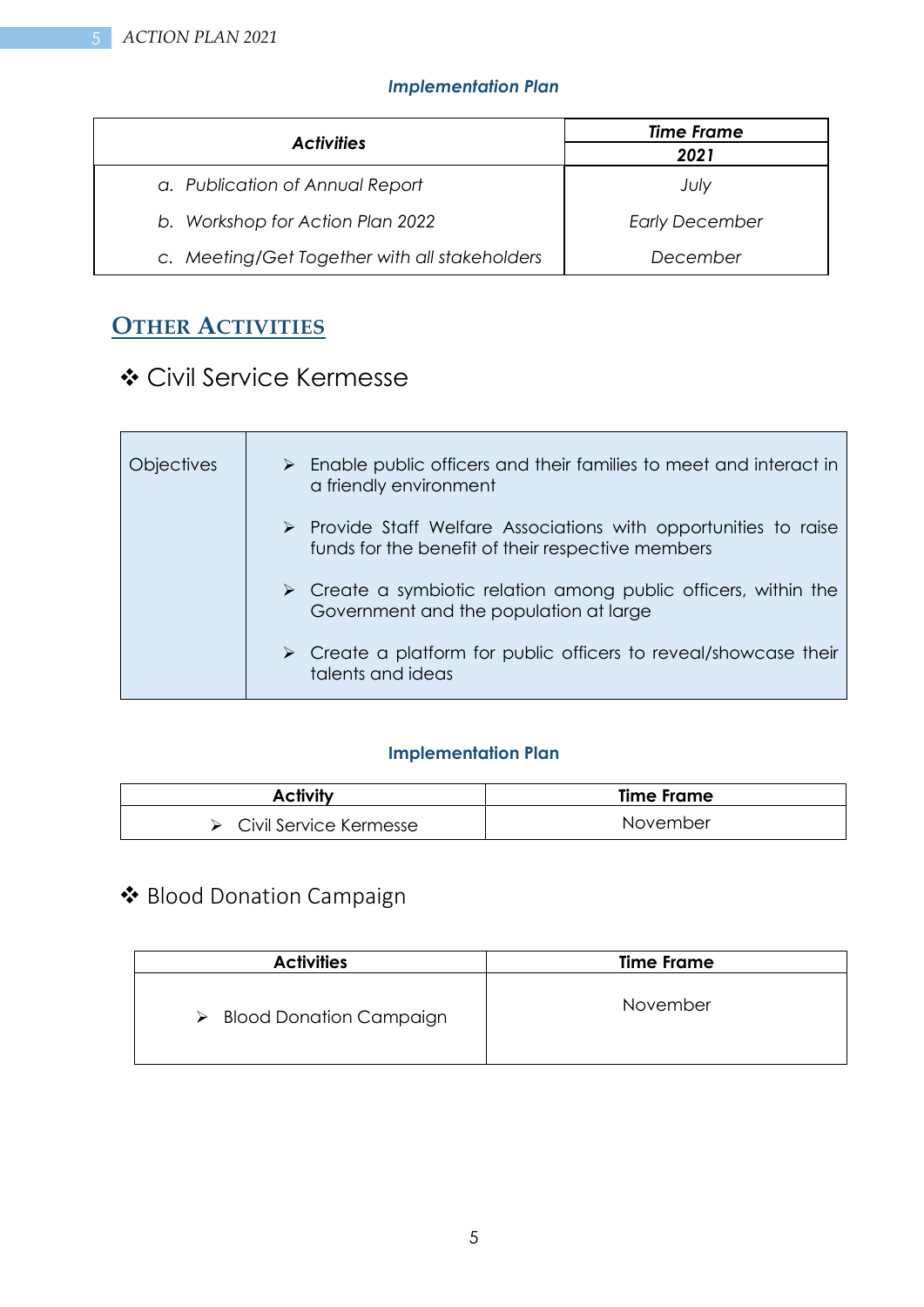#### **New Proposed Activities for Calendar Year 2021**

 Time Frame and organization of activities will depend on availability of resources as well as funds.

#### **Sports and Keep-Fit:**

1. Molkky Outdoor Throwing Game

### **Literary and Cultural:**

- 1. Karaoke Competition
- 2. Cooking and Pastry Course
- 3. Basic Training in Dramatic Arts
- 4. Dictation Competition

**Public Officers' Welfare Council**

**February 2021**